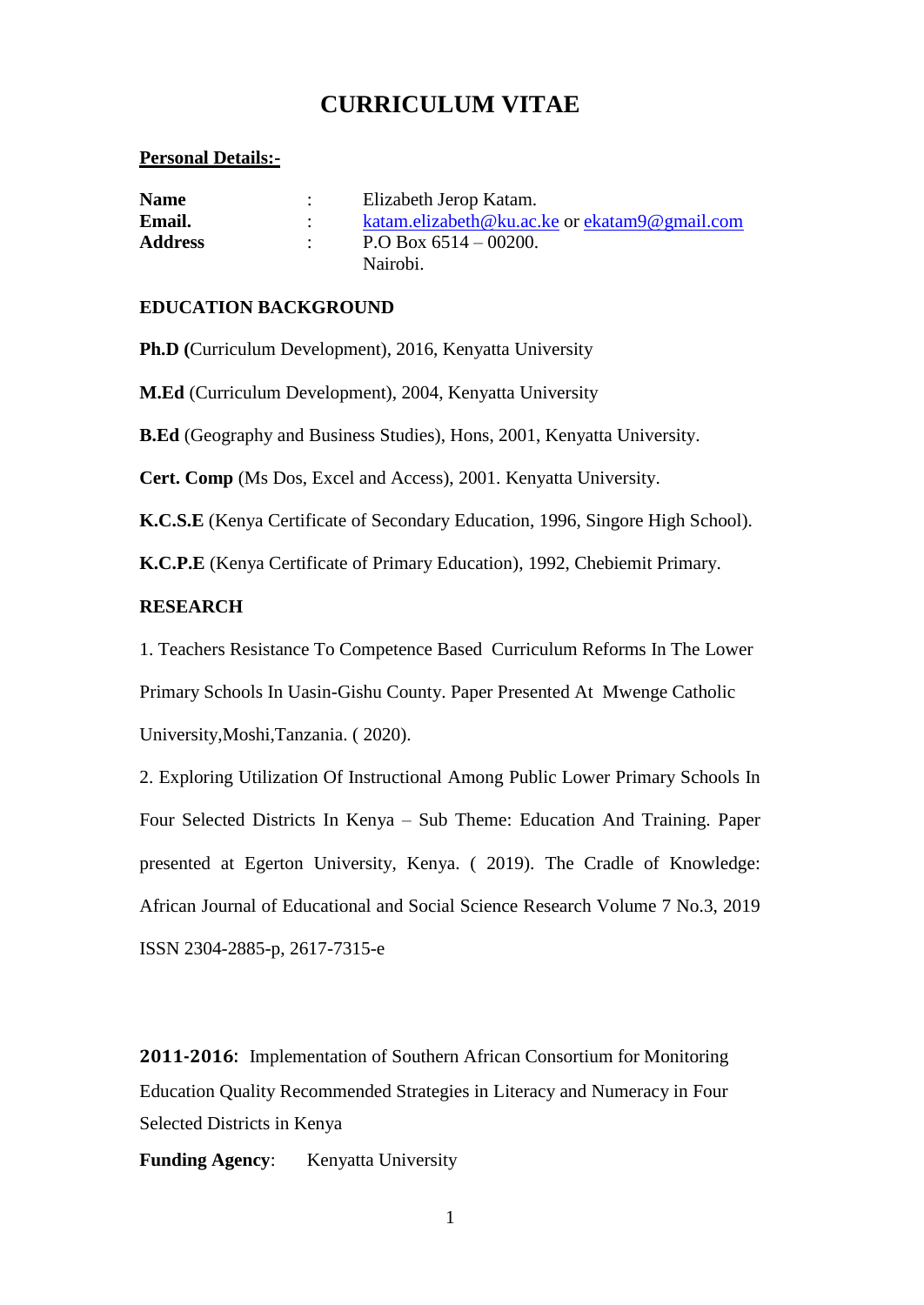**Supervisors:** Prof. Grace W. Bunyi and Dr. George A. Onyango

|                        | <b>July 2015:</b> Teaching Methodology Workshop           |  |
|------------------------|-----------------------------------------------------------|--|
| <b>Funding Agency:</b> | Kenyatta University                                       |  |
| $2002 - 2004$          | <b>Impact of Cattle Rustling on Curriculum</b>            |  |
|                        | Implementation in Tot Division, Marakwet District, Kenya. |  |
| <b>Funding Agency:</b> | Kenyatta University.                                      |  |
| <b>Supervisors:</b>    | Dr. Gateru, F.M and Dr. Malusu, J.M.                      |  |

#### **UNPUBLISHED PAPERS**

1. Learner Centred Classroms In Large Class Size For 21<sup>st</sup> Century Teacher In University. A Discussion Paper: 2017. The 4th International Annual Conference On Education And Lifelong Learning (5th -6 Th October 2017) School Of Education, Kenyatta University, Kenya. (2017). 2. Exploring Teachers Utilization of Instructional Materials in Improving Pupils Literacy and Numeracy Skills Among Public Lower Primary Schools in Four Selected Districts In Kenya. International Conference on Education. CONFERENCE THEME-"Re-Engineering Education for Sustainable Development (2015).

3. Insecurity And Children's Right To Education In Kenya (2012)

4. Cattle Rustling and its implication of Education Performance in Kerio Valley (2007).

### **EMPLOYMENT BACKGROUND**

August 2016 to Date – Lecturer**,** Curriculum Studies Department, Kenyatta

University.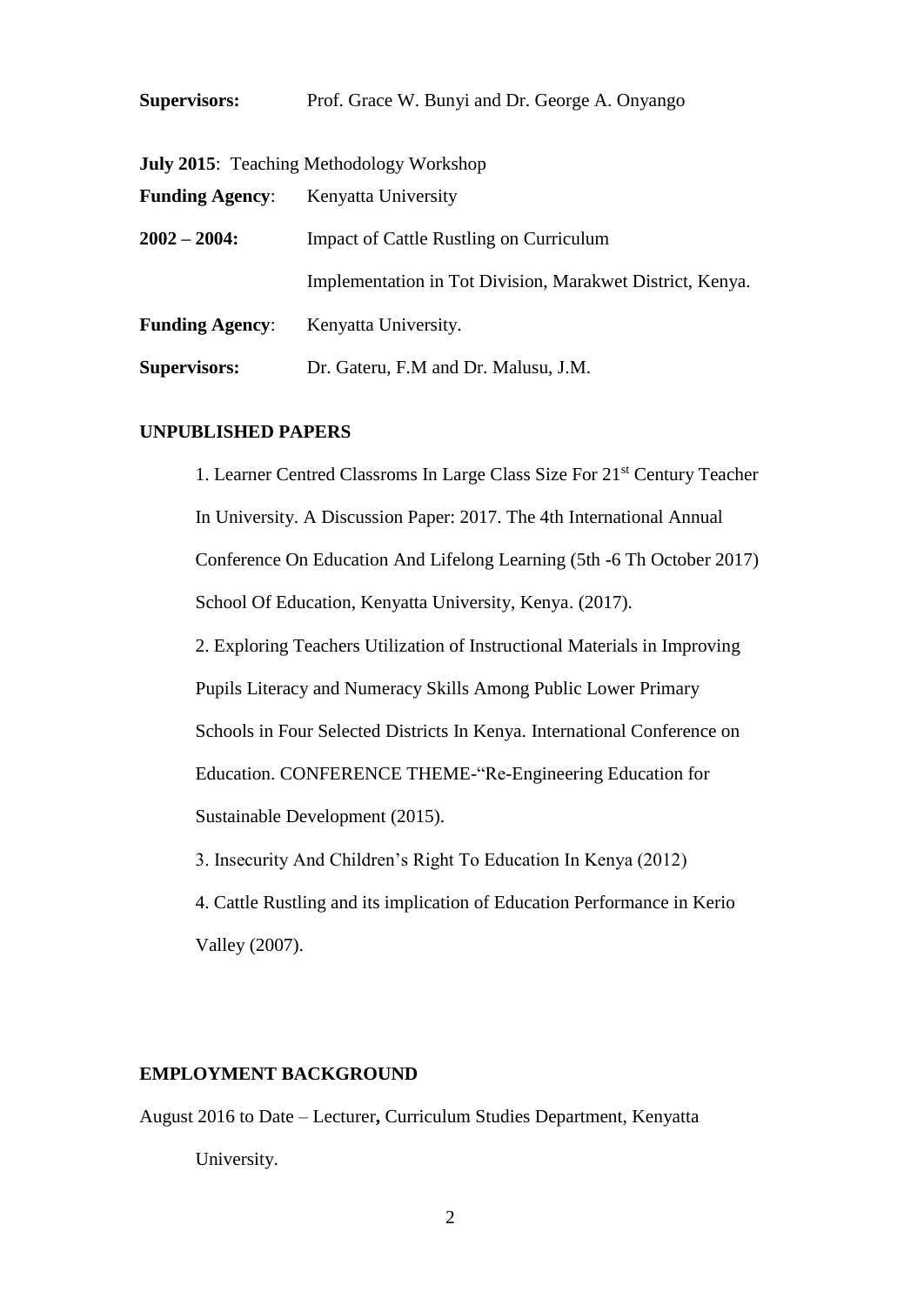June 2016 to date- Unit Coordinator, Curriculum Development, Kenyatta University.

2014-2016- School Examination Coordinator-Digital School of Virtual and Open Learning, Kenyatta University

May 2011 to July 2011: Acting Deputy Dean of Students, Ruiru campus

May 2011 –To Date: University Students Mentor

2011 to date: Executive Member of Kenyatta University Catholic Community

2011 to date: Coordinator of Non Students, Kenyatta University Catholic Community

December 2010 –To Date: University Warden for female students

May 2010-To Date: Tutorial Fellow in Educational Management Policy and

Curriculum Studies Department

Jan 2009-To July 2010: Part-Timer in Environmental Education Department Nov.2005: Teaching Institute of Open Learning Diploma in School Management.

# **DUTIES INCLUDE;**

2017- To date: Member of Curriculum Review Committee-Curriculum Studies

Programmes

2016- To date: Member of the School Board of Postgraduate Studies

Undertaking research in the area of specialization (curriculum development).

Teaching Curriculum Development undergraduates and masters students Supervising PGDE,Masters and P.hD Research

Posting and Supervising Undergraduate Teaching Practice Students Setting Term Paper, Sit – in Cats and Examination for Curriculum. Development undergraduates and masters.

Invigilation undergraduate Curriculum Development sit-in Cats and Examination. Invigilating all Institute of Open Learning sit-in Cats and examination in regional centers.

Marking Undergraduate Curriculum Development examinations and sit – in Cats Marking units assigned to teach for Diploma in school management. Processing of all marks as per the University policy.

**1998 – 2001:** Secretary, Kenyatta University Catholic Choir.